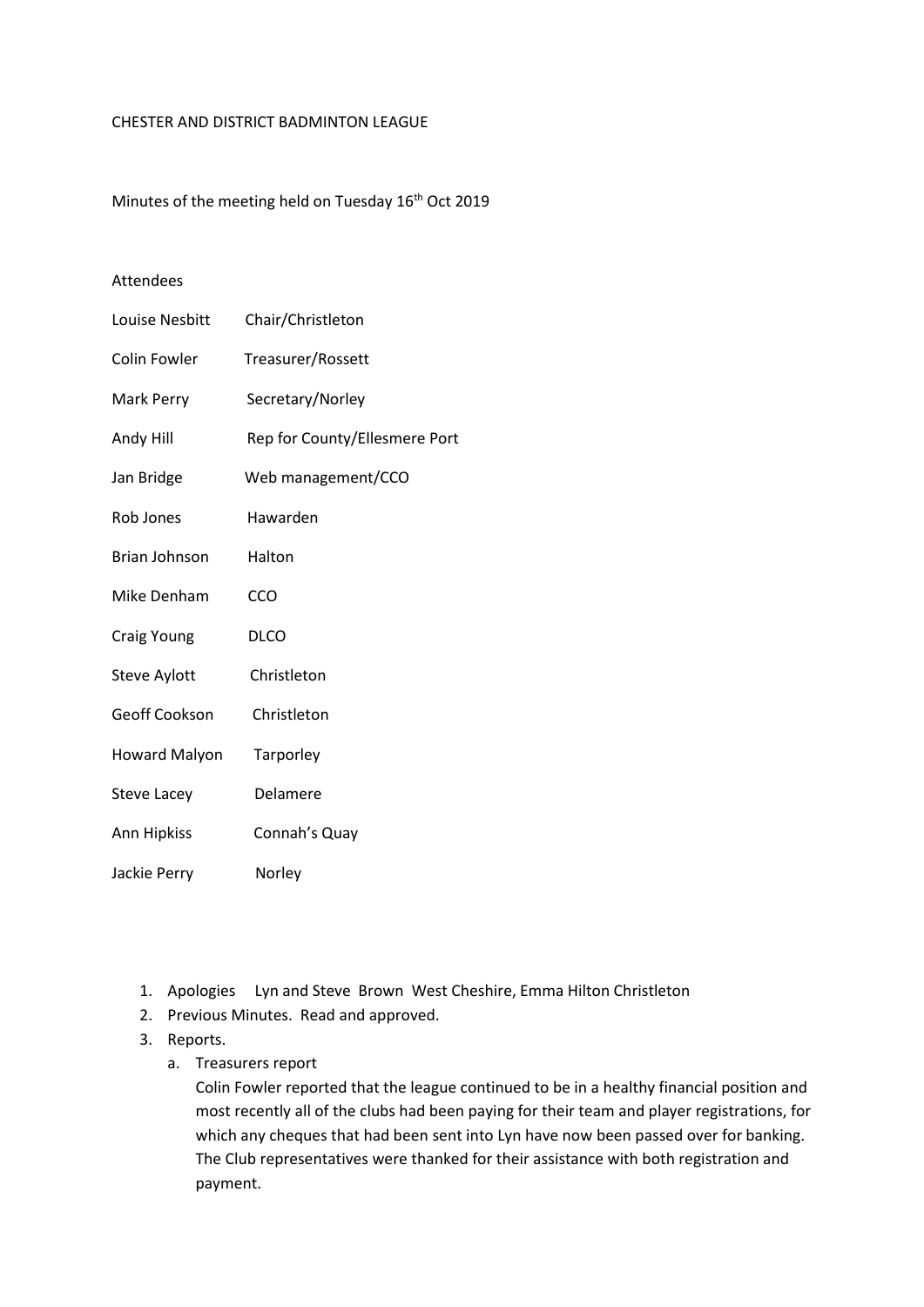- b. Match Secretary, notes attached at the end.
- c. CCBA matters.

Leanne Brown from BE was in attendance and she informed us that 3 clubs from our League have started Junior clubs with funding help from BE. Several schools in our area had also received Racket Packs and that there working with School Games Organisers (SGO) at both Primary and Secondary schools to provide an exit route into our clubs where applicable. Leanne also informed us that there have been some recent changes to BE safeguarding policy and that clubs should take a look to see if these changes affect them directly.

Yehlex shuttles can still be purchased via the County though the price per tube has increased by £1.

Masters practice sessions will be held at Ellesmere Port Sports Village from Oct-Dec

Junior development is to undergo a rebuild over 5yrs from the bottom up. This is in light of dwindling junior numbers coming through and the historical legacy from the failings of Schools & Youth and the Performance Centres losing appeal.

At this stage there's no great financial transactions to discuss with the various accounts as stated below:-

i. Current Account Balance £1070

- ii. Debit Account Balance £6000
- iii. Fixed Term Account Balance £18000

The Match Secretary position is vacant if anybody feels the urge!

There's a new Masters selection policy in-situ and some of the Senior tournaments have been shelved through lack of numbers etc.

All the Leagues reported the sad and familiar tale(s) of clubs either folding or losing teams.

The County website needs to be updated.

Next CCBA meeting scheduled for November 27th 2019. Anyone, with any matters they wish me to raise at the meeting then please email me.

- 4. League Structure for next season. Discussion held on the issues affecting team withdrawals this season. Suggestions briefly discussed for full overhaul of league structure. If nothing else changes, will need to either
	- a. Even out the teams by only guaranteeing promotion for the top team and relegation for the bottom. Then adjusting accordingly to even out current leagues.
	- b. Reduce to three leagues only. Based on final position producing three even leagues.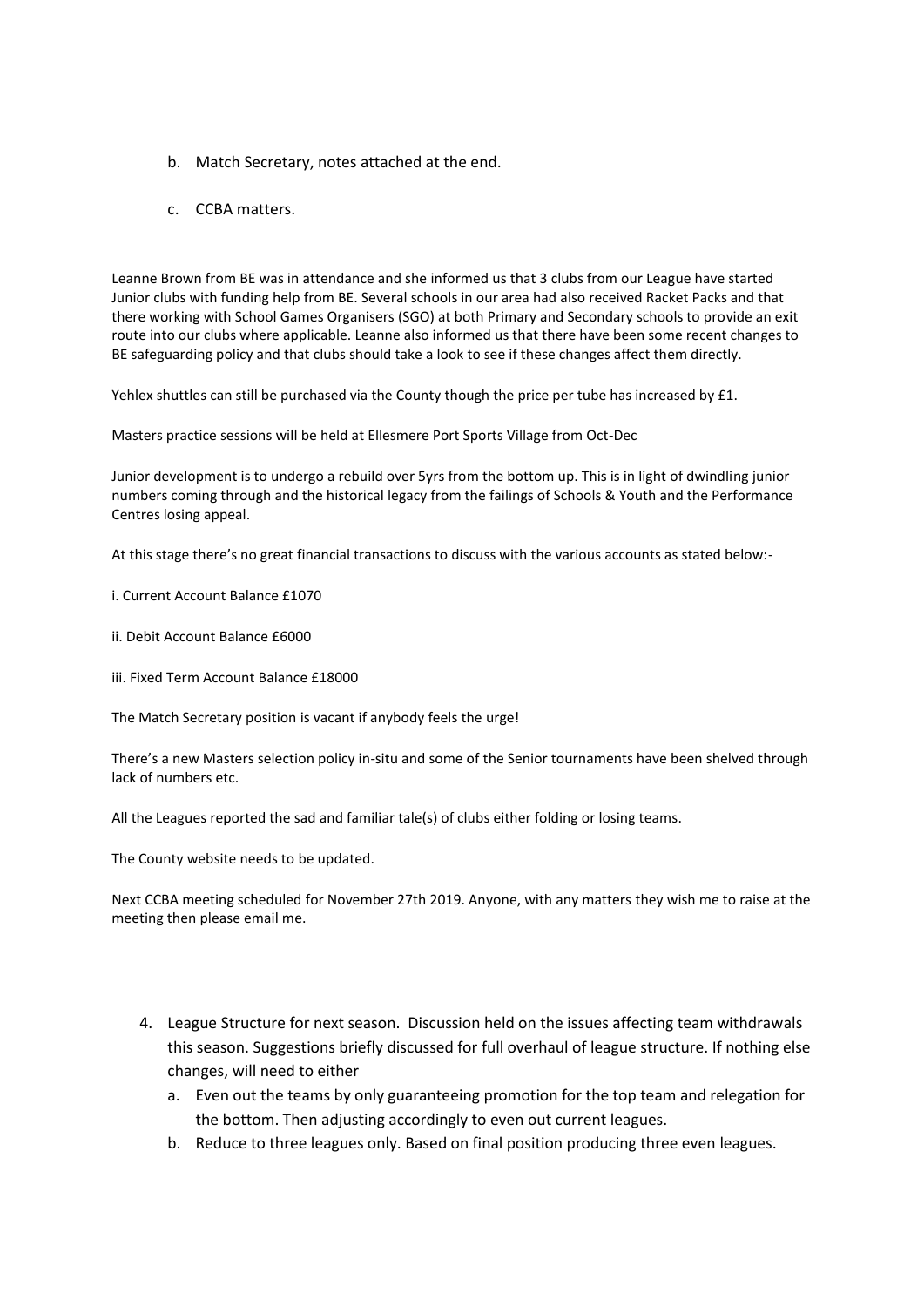**ACTION. If anyone wants to suggest a more radical proposal for next season they are to forward proposals in brief to the committee for inclusion/discussion at next meeting and then voting at the AGM.**

- 5. Mens League. No issues to date.
- 6. CPR Training. Andy Hill has offered to carry out any league training needs. **ACTION. Clubs to assess their need and contact Andy Direct for planning in.**
- 7. Presentation Evening. The League is still looking for a coordinator for this event. The pricing was discussed and there was a suggestion to increase it to £14/£15 to improve food offer. **ACTION. Volunteer needed to assist the committee in putting on this evening. Suggestions on location and cost considered as part of more active participation.**
- 8. League trophies. It was agreed at the AGM to finish the practise of giving out medals to teams each season. However a runners up plate would be awarded to those teams coming second in the mixed and Men's League. **ACTION. George Williams agreed to source 4 plates from the current trophy supplier**.
- **9.** Capper and Parker trophies. Looking towards a date in March for these events. Need advance notice on club participation. The event will be taking place at Christleton due to court availability **ACTION. Clubs to inform Louise Nesbitt of their participation prior to the New Year.**
- 10. Len Knight and Baxter competitions. Len Knight date 1 Dec age groups Over 40, 48, 56. Baxter date 12 Jan. **ACTION. Clubs and members to suggest participations for these events. Names of volunteers directly to Geoff Cookson. We are looking for strong support from the top divisions to topple the perennial winners, Wirral.**
- 11. Club Feedback. Norley has started a junior club on a Saturday morning at Frodsham Leisure centre. Details can be found at the centre or by contacting the club.
- 12. AOB. Craig Young requested an average points column be added to the league table. This has been added.